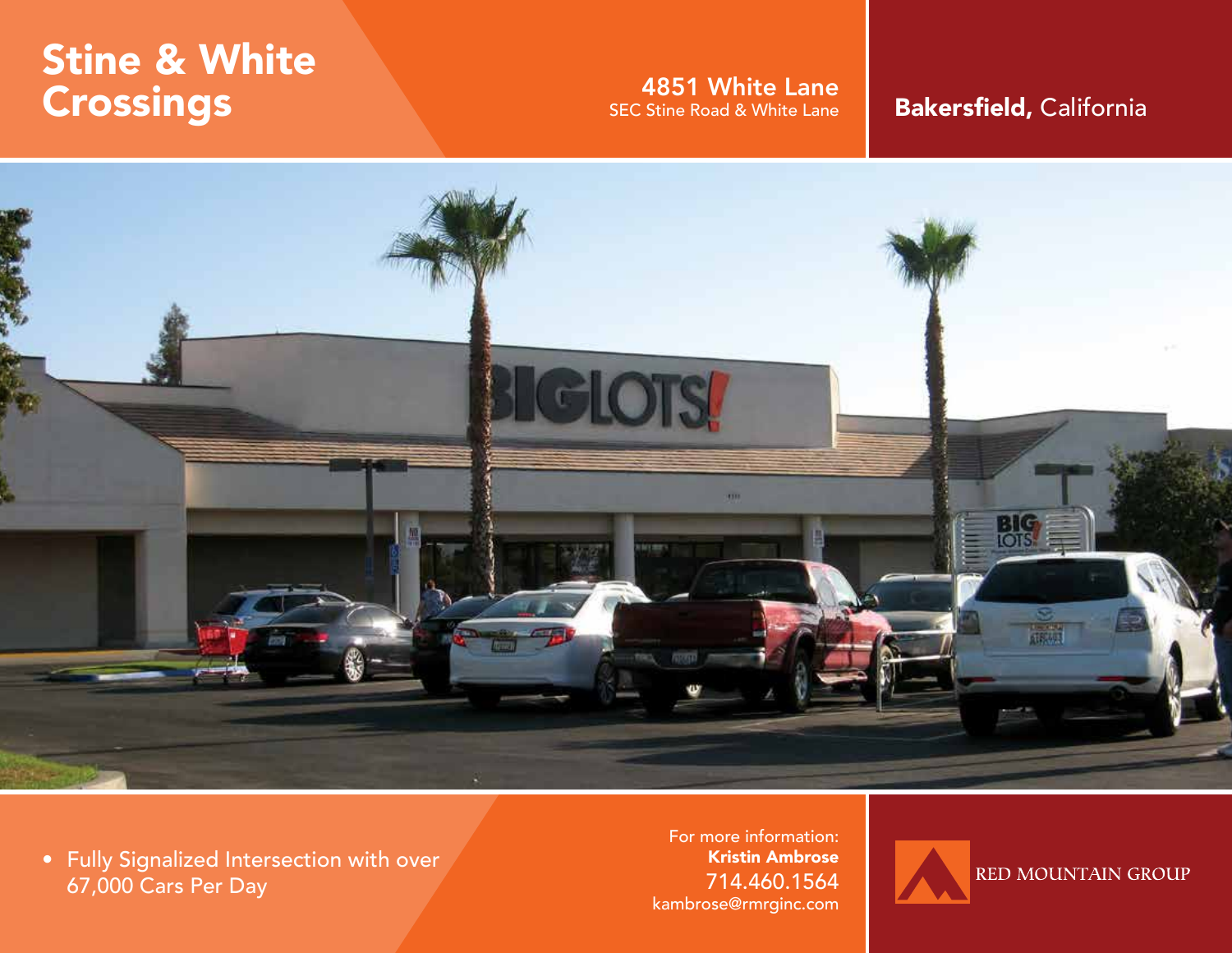### Features

- Located at One of the Busiest Intersections in Town
- Easy Access from Freeway 99
- 100% Leased

## Traffic Counts

| Stine Road | 31,850 |
|------------|--------|
| White Lane | 35,625 |
|            |        |

*Source: DemographicsNow 2010*

| Demographics                             | 1 mile   | 3 mile   | 5 mile   |
|------------------------------------------|----------|----------|----------|
| Estimated Population (2016)              | 17.711   | 161,335  | 274,659  |
| Estimated Median Household Income (2016) | \$51,025 | \$54,176 | \$57,643 |
|                                          |          |          |          |

*Demographic Source: Applied Geographic Solutions 10/2016, TIGER Geography*

Major Retailers in the Center





Stine & White Crossings 4851 White Lane Bakersfield, California

For more information: Kristin Ambrose 714.460.1564 kambrose@rmrginc.com



1234 E. 17th Street Santa Ana, California 92701

www.redmountainretailgroup.com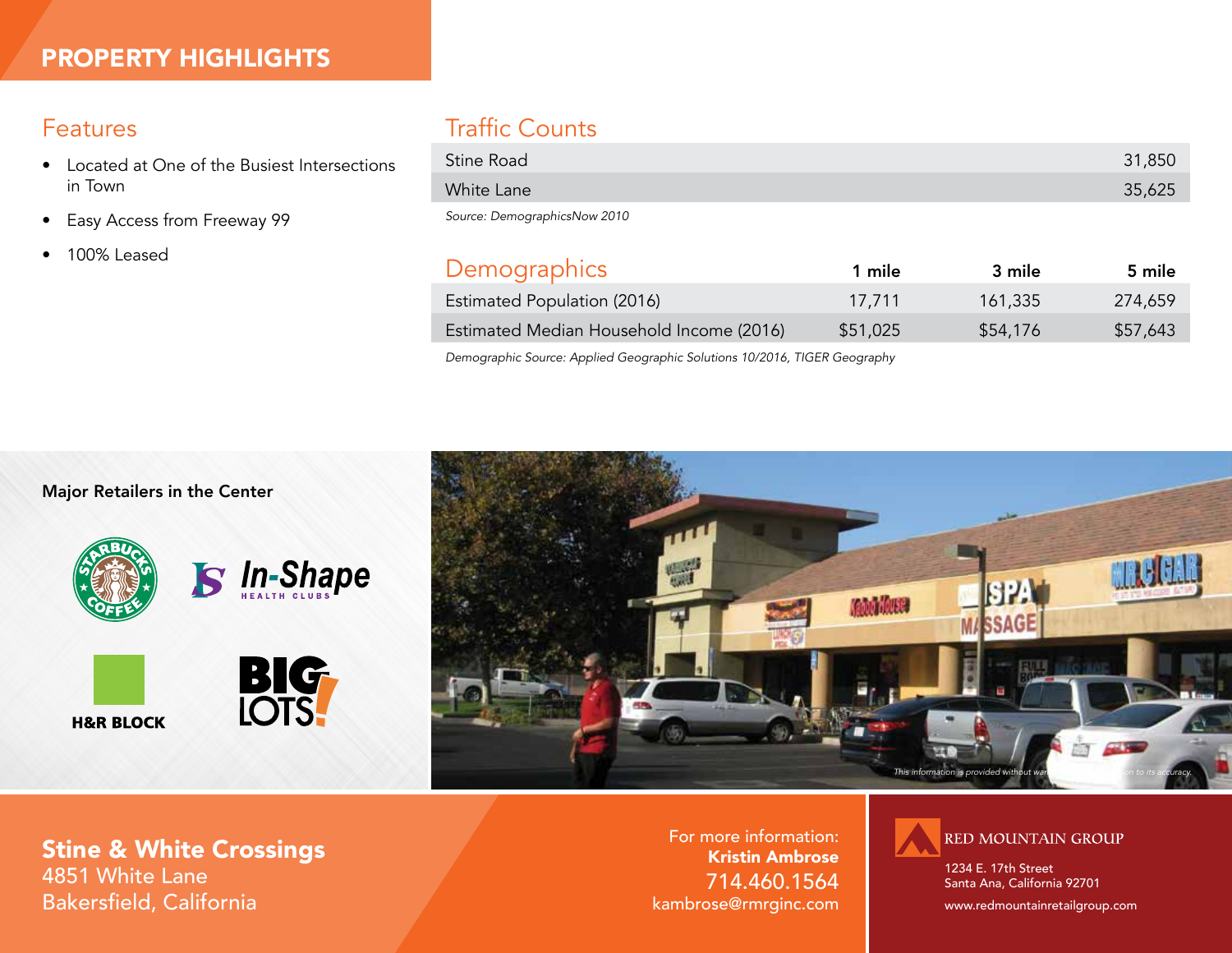## SITE PLAN



Stine & White Crossings 4851 White Lane

Bakersfield, California

For more information: Kristin Ambrose 714.460.1564 kambrose@rmrginc.com



1234 E. 17th Street Santa Ana, California 92701

www.redmountainretailgroup.com